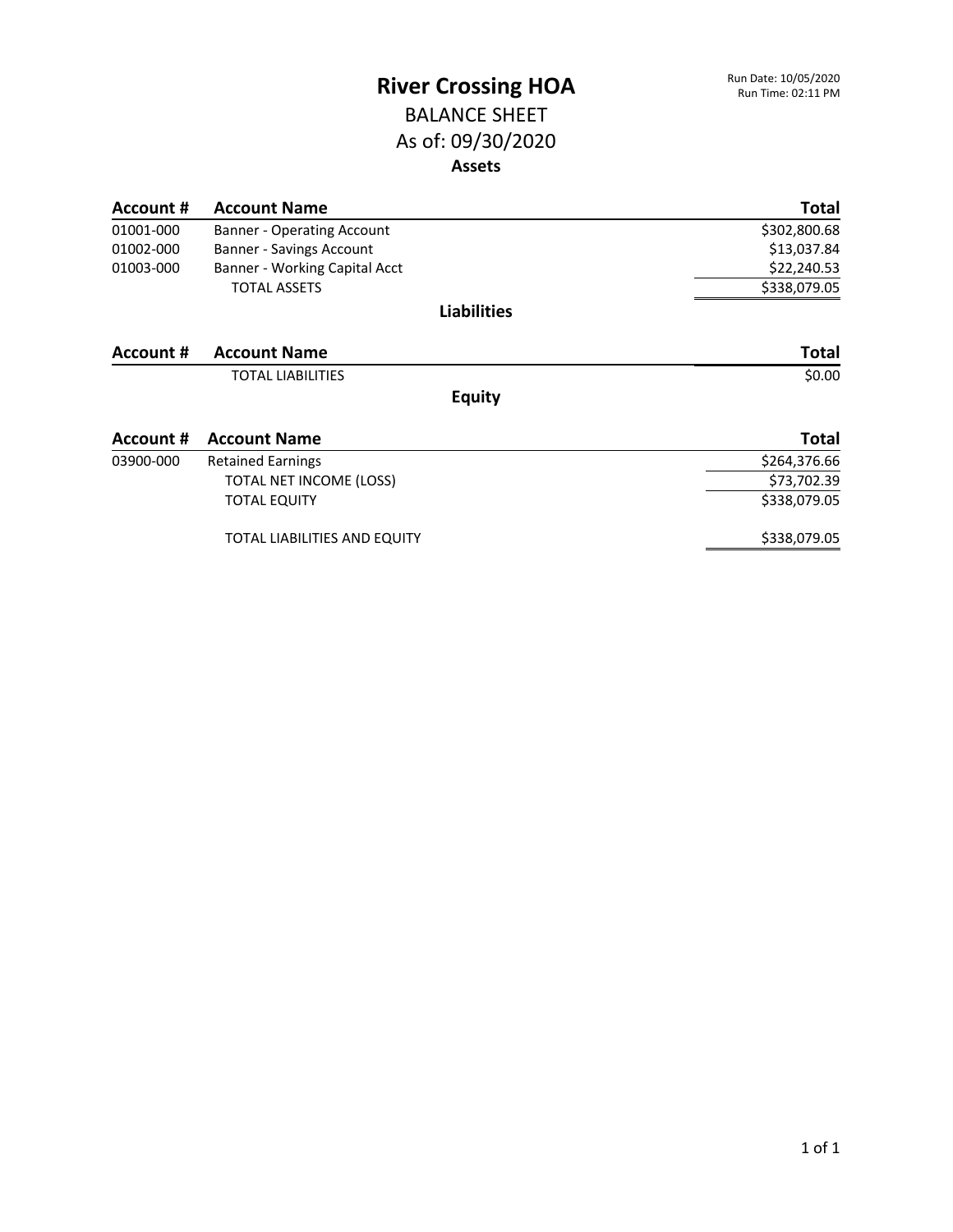#### INCOME STATEMENT Start: 09/01/2020 | End: 09/30/2020

**Income**

| <b>Account</b>                  |           | <b>Current</b> |                            |            | <b>Year to Date</b> |            |               |
|---------------------------------|-----------|----------------|----------------------------|------------|---------------------|------------|---------------|
|                                 | Actual    | <b>Budget</b>  | Variance                   | Actual     | <b>Budget</b>       | Variance   | <b>Budget</b> |
| 05010-000 Dues                  | 10,596.64 | 10,725.00      | (128.36)                   | 173,260.39 | 169,162.50          | 4,097.89   | 185,737.50    |
| 05010-100 Dues - ST             | 4,815.99  | 4,707.50       | 108.49                     | 44,848.76  | 41,167.50           | 3,681.26   | 55,290.00     |
| 05010-200 Dues -OP              | 3,044.50  | 2,850.00       | 194.50                     | 27,411.54  | 25,650.00           | 1,761.54   | 34,200.00     |
| 05010-300 Dues - TT             | 1,767.00  | 1,800.00       | (33.00)                    | 16,411.00  | 16,200.00           | 211.00     | 21,600.00     |
| 05010-400 Dues - RETC           | 2,600.00  | 0.00           | 2,600.00                   | 4,250.00   | 0.00                | 4,250.00   | 0.00          |
| 05012-000 Dues - Builder        | 1,125.00  | 225.00         | 900.00                     | 9,225.00   | 6,750.00            | 2,475.00   | 9,450.00      |
| 05012-100 Dues - Builder -ST    | 0.00      | 0.00           | 0.00                       | 2,100.00   | 2,100.00            | 0.00       | 2,100.00      |
| 05012-400 Dues - Builder - RETC | 900.00    | 0.00           | 900.00                     | 2,700.00   | 0.00                | 2,700.00   | 0.00          |
| 05014-000 Transfer Fee          | (400.00)  | 0.00           | (400.00)                   | 100.00     | 0.00                | 100.00     | 0.00          |
| 05020-000 Late Charges          | 50.00     | 800.00         | (750.00)                   | 1,490.67   | 3,250.00            | (1,759.33) | 4,650.00      |
| 05021-000 Late Interest         | 3.76      | 60.00          | (56.24)                    | 115.17     | 290.00              | (174.83)   | 380.00        |
| 05025-000 NSF Income            | 9.00      | 0.00           | 9.00                       | 9.00       | 0.00                | 9.00       | 0.00          |
| 05026-000 Fine Income           | 0.00      | 0.00           | 0.00                       | 100.00     | 0.00                | 100.00     | 0.00          |
| 05032-000 Lien Income           | 0.00      | 0.00           | 0.00                       | 50.00      | 0.00                | 50.00      | 0.00          |
| 05045-000 Initiation Fees       | 250.00    | 0.00           | 250.00                     | 400.00     | 0.00                | 400.00     | 0.00          |
| 05045-900 Initiation Fees -     | 0.00      | 0.00           | 0.00                       | 1,600.00   | 1,450.00            | 150.00     | 2,100.00      |
| Capital Reserves                |           |                |                            |            |                     |            |               |
| 05050-000 Interest Income       | 1.64      | 0.00           | 1.64                       | 7.50       | 0.00                | 7.50       | 0.00          |
| 05050-900 Interest Income -     | 2.77      | 4.50           | (1.73)                     | 9.85       | 13.50               | (3.65)     | 18.00         |
| <b>Capital Reserves</b>         |           |                |                            |            |                     |            |               |
| 05100-000 Misc. Income          | 0.00      | 0.00           | 0.00                       | 20.00      | 0.00                | 20.00      | 0.00          |
| Total                           | 24,766.30 | 21,172.00      | 3,594.30<br>F <sub>2</sub> | 284,108.88 | 266,033.50          | 18,075.38  | 315,525.50    |

**Expense**

| <b>Account</b>                   |          | <b>Current</b> |          |           | <b>Year to Date</b> |             |               |
|----------------------------------|----------|----------------|----------|-----------|---------------------|-------------|---------------|
|                                  | Actual   | <b>Budget</b>  | Variance | Actual    | <b>Budget</b>       | Variance    | <b>Budget</b> |
| 06120-000 Community Events       | 0.00     | 0.00           | 0.00     | 0.00      | 6,500.00            | 6,500.00    | 6,500.00      |
| 06135-000 Board & Annual         | 41.93    | 0.00           | (41.93)  | 41.93     | 90.00               | 48.07       | 100.00        |
| <b>Meetings</b>                  |          |                |          |           |                     |             |               |
| 06305-000 Accounting             | 0.00     | 0.00           | 0.00     | 195.00    | 195.00              | 0.00        | 195.00        |
| 06306-000 Legal                  | 0.00     | 0.00           | 0.00     | 0.00      | 250.00              | 250.00      | 250.00        |
| 06310-000 Insurance Expense      | 0.00     | 0.00           | 0.00     | 0.00      | 0.00                | 0.00        | 1,220.00      |
| 06330-000 Bank Charges           | 0.00     | 0.00           | 0.00     | 26.12     | 20.00               | (6.12)      | 40.00         |
| 06415-000 Electricity & Gas      | 2,370.44 | 2,500.00       | 129.56   | 21,943.29 | 22,500.00           | 556.71      | 30,000.00     |
| 06415-100 Electricity & Gas - ST | 181.76   | 185.00         | 3.24     | 1,634.96  | 1,665.00            | 30.04       | 2,220.00      |
| 06415-300 Electricity & Gas - TT | 42.03    | 46.00          | 3.97     | 371.63    | 414.00              | 42.37       | 552.00        |
| 06420-000 Water                  | 1,833.96 | 1,500.00       | (333.96) | 6,190.87  | 4,500.00            | (1,690.87)  | 7,400.00      |
| 06420-100 Water - ST             | 502.18   | 550.00         | 47.82    | 1,702.57  | 2,110.00            | 407.43      | 3,090.00      |
| 06420-300 Water - TT             | 85.78    | 200.00         | 114.22   | 369.76    | 550.00              | 180.24      | 800.00        |
| 06615-000 Snow Removal           | 0.00     | 0.00           | 0.00     | 5,052.96  | 10,000.00           | 4,947.04    | 10,000.00     |
| 06615-100 Snow Removal - ST      | 0.00     | 0.00           | 0.00     | 5,363.34  | 7,500.00            | 2,136.66    | 7,500.00      |
| 06615-200 Snow Removal - OP      | 0.00     | 0.00           | 0.00     | 6,664.68  | 4,500.00            | (2, 164.68) | 4,500.00      |
| 06615-300 Snow Removal - TT      | 0.00     | 0.00           | 0.00     | 2,286.90  | 3,000.00            | 713.10      | 3,000.00      |
| 06626-000 Postage                | 151.25   | 50.00          | (101.25) | 2,995.87  | 3,525.00            | 529.13      | 3,740.00      |
| 06630-000 Repairs and Maint      | 200.10   | 175.00         | (25.10)  | 1,795.04  | 1,575.00            | (220.04)    | 2,100.00      |
| 06630-100 Repairs and Maint -    | 0.00     | 25.00          | 25.00    | 54.45     | 200.00              | 145.55      | 250.00        |
| ST                               |          |                |          |           |                     |             |               |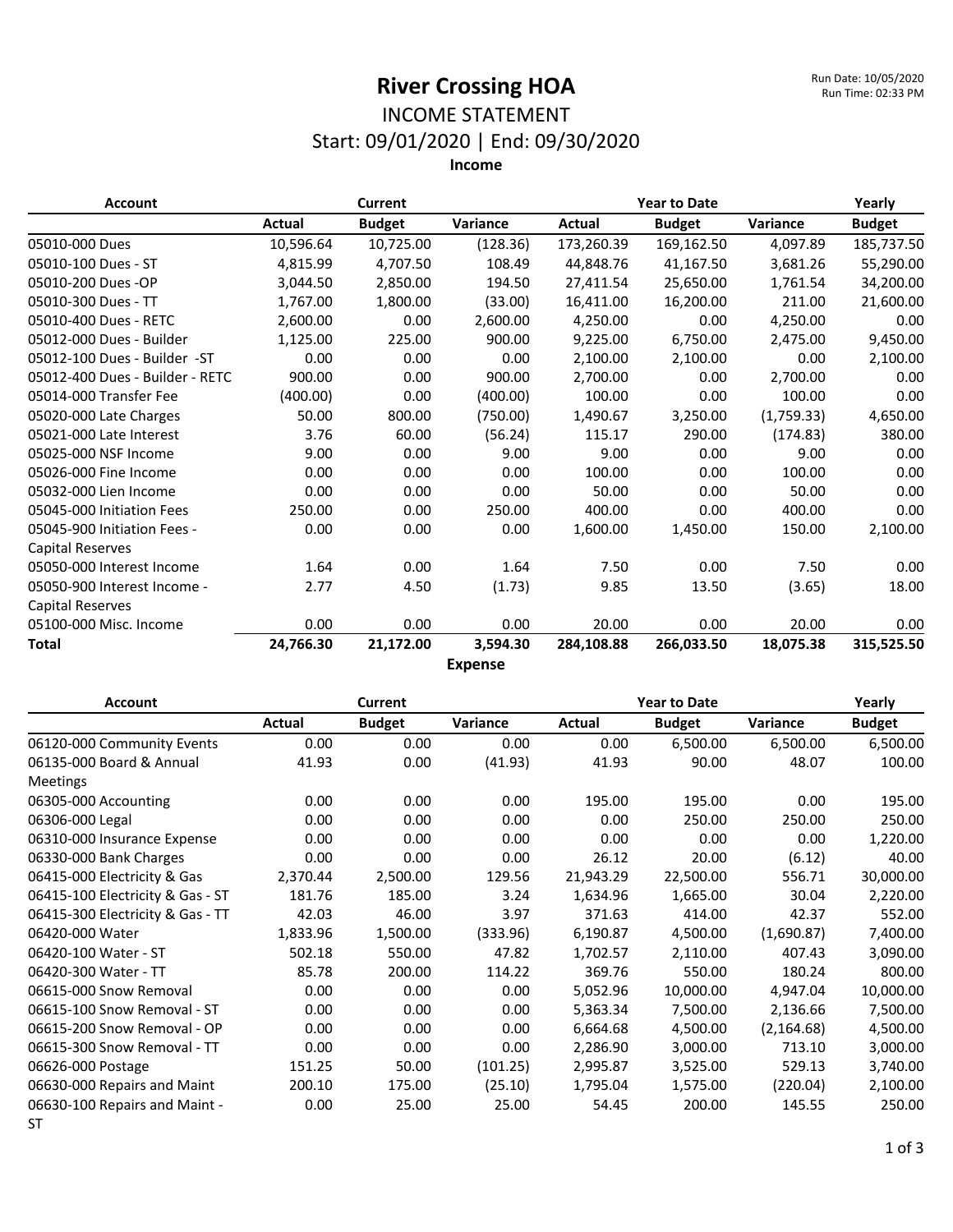| <b>River Crossing HOA</b>           |  |
|-------------------------------------|--|
| Start: 09/01/2020   End: 09/30/2020 |  |

| <b>Account</b>                             |               | <b>Current</b> |            |               | <b>Year to Date</b> |            | Yearly        |
|--------------------------------------------|---------------|----------------|------------|---------------|---------------------|------------|---------------|
|                                            | <b>Actual</b> | <b>Budget</b>  | Variance   | <b>Actual</b> | <b>Budget</b>       | Variance   | <b>Budget</b> |
| 06635-000 Special Projects                 | 0.00          | 0.00           | 0.00       | 1,500.00      | 0.00                | (1,500.00) | 0.00          |
| 06810-000 Commons Mowing                   | 10,891.40     | 8,800.00       | (2,091.40) | 41,930.46     | 38,400.00           | (3,530.46) | 58,200.00     |
| 06810-100 Commons Mowing -<br>ST           | 1,772.35      | 1,968.00       | 195.65     | 6,734.93      | 10,332.00           | 3,597.07   | 14,276.00     |
| 06810-300 Commons Mowing -<br>TΤ           | 1,132.55      | 1,135.00       | 2.45       | 4,541.00      | 4,994.00            | 453.00     | 6,810.00      |
| 06810-400 Homes Mowing -<br><b>RETC</b>    | 626.20        | 0.00           | (626.20)   | 1,628.12      | 0.00                | (1,628.12) | 0.00          |
| 06812-200 Homes Mowing - OP                | 2,695.30      | 2,705.00       | 9.70       | 10,242.14     | 11,902.00           | 1,659.86   | 15,870.00     |
| 06820-000 Commons Fertilizing              | 2,569.22      | 2,610.00       | 40.78      | 7,707.66      | 7,830.00            | 122.34     | 7,830.00      |
| 06820-100 Commons Fertilizing<br>- ST      | 440.23        | 500.00         | 59.77      | 1,320.69      | 1,360.00            | 39.31      | 1,360.00      |
| 06820-300 Commons Fertilizing<br>$-TT$     | 228.69        | 229.00         | 0.31       | 457.38        | 687.00              | 229.62     | 687.00        |
| 06822-200 Homes Fertilizing -<br>OP        | 555.39        | 550.00         | (5.39)     | 1,666.17      | 1,650.00            | (16.17)    | 1,650.00      |
| 06830-000 Commons Turf Spray               | 1,600.83      | 3,610.00       | 2,009.17   | 4,558.98      | 7,160.00            | 2,601.02   | 7,710.00      |
| 06830-100 Commons Turf Spray<br>-ST        | 0.00          | 700.00         | 700.00     | 380.19        | 1,120.00            | 739.81     | 1,220.00      |
| 06830-300 Commons Turf<br>Spray-TT         | 0.00          | 230.00         | 230.00     | 343.04        | 345.00              | 1.96       | 345.00        |
| 06832-200 Homes Turf Spraying<br>- OP      | 0.00          | 0.00           | 0.00       | 392.04        | 364.00              | (28.04)    | 964.00        |
| 06843-000 Tree Program                     | 0.00          | 0.00           | 0.00       | 9,524.67      | 8,000.00            | (1,524.67) | 8,000.00      |
| 06843-100 Tree Program - ST                | 0.00          | 0.00           | 0.00       | 1,491.39      | 1,700.00            | 208.61     | 1,700.00      |
| 06843-200 Tree Program - OP                | 0.00          | 0.00           | 0.00       | 874.74        | 848.00              | (26.74)    | 848.00        |
| 06843-300 Tree Program - TT                | 0.00          | 0.00           | 0.00       | 799.05        | 630.00              | (169.05)   | 630.00        |
| 06850-000 Flowers                          | 0.00          | 0.00           | 0.00       | 409.73        | 450.00              | 40.27      | 650.00        |
| 06860-000 Sprinkler Turn<br>On/Off         | 0.00          | 0.00           | 0.00       | 1,692.31      | 2,000.00            | 307.69     | 4,500.00      |
| 06860-100 Sprinkler Turn<br>On/Off-ST      | 0.00          | 0.00           | 0.00       | 553.21        | 500.00              | (53.21)    | 1,500.00      |
| 06860-200 Sprinkler Turn<br>On/Off-OP      | 0.00          | 0.00           | 0.00       | 294.03        | 292.00              | (2.03)     | 1,030.00      |
| 06860-300 Sprinkler Turn<br>On/Off-TT      | 0.00          | 0.00           | 0.00       | 323.98        | 325.00              | $1.02\,$   | 627.00        |
| 06880-000 Landscape Labor                  | 1,745.25      | 1,300.00       | (445.25)   | 6,470.06      | 7,300.00            | 829.94     | 8,550.00      |
| 06880-100 Landscape Labor - ST             | 426.44        | 400.00         | (26.44)    | 1,728.75      | 2,000.00            | 271.25     | 2,550.00      |
| 06880-200 Landscape Labor -<br>OP          | 228.68        | 275.00         | 46.32      | 857.56        | 1,125.00            | 267.44     | 1,525.00      |
| 06880-300 Landscape Labor - TT             | 391.18        | 300.00         | (91.18)    | 1,223.99      | 950.00              | (273.99)   | 1,325.00      |
| 06890-000 Misc. Landscape                  | 258.36        | 200.00         | (58.36)    | 2,057.11      | 2,600.00            | 542.89     | 5,500.00      |
| 06890-100 Misc. Landscape - ST             | 618.28        | 100.00         | (518.28)   | 1,484.58      | 2,500.00            | 1,015.42   | 8,000.00      |
| 06890-200 Misc. Landscape - OP             | 1,200.62      | 0.00           | (1,200.62) | 2,744.28      | 2,750.00            | 5.72       | 5,046.00      |
| 06890-300 Misc. Landscape - TT             | 285.86        | 69.00          | (216.86)   | 640.33        | 1,353.00            | 712.67     | 2,413.00      |
| 06891-000 Swale Maintenance                | 0.00          | 0.00           | 0.00       | 0.00          | 150.00              | 150.00     | 300.00        |
| 06891-100 Swale Maintenance -<br><b>ST</b> | 0.00          | 0.00           | 0.00       | 0.00          | 0.00                | 0.00       | 55.00         |
| 06900-000 Web Fees                         | 0.00          | 55.00          | 55.00      | 0.00          | 55.00               | 55.00      | 75.00         |
| 07505-000 Management Fee                   | 3,016.25      | 3,000.50       | (15.75)    | 26,481.25     | 26,464.00           | (17.25)    | 35,551.00     |
| 07505-100 Management Fee -<br><b>ST</b>    | 708.00        | 708.00         | 0.00       | 6,120.00      | 6,108.00            | (12.00)    | 8,232.00      |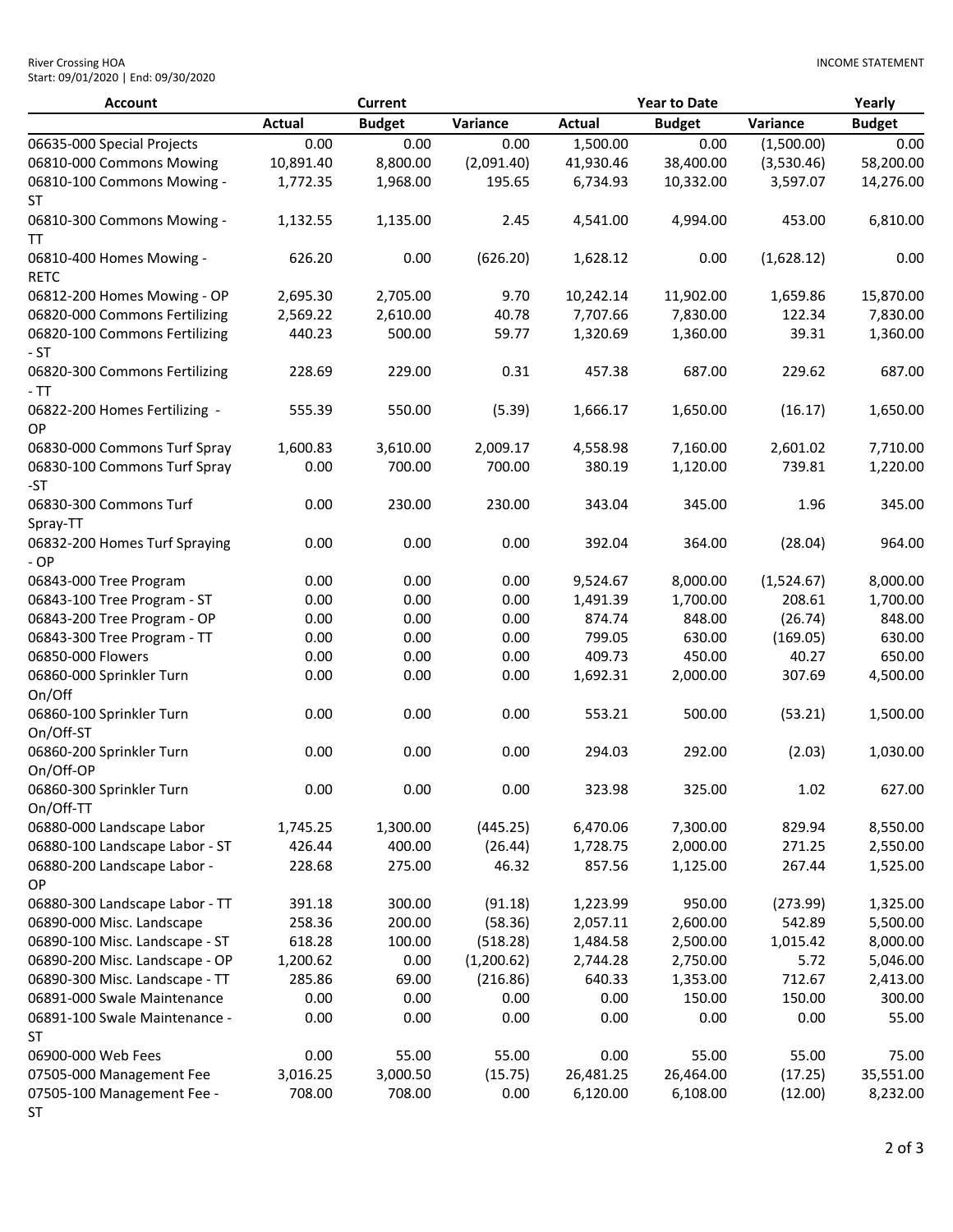| <b>Account</b>                     |             | <b>Current</b> |             |            | <b>Year to Date</b> | Yearly    |               |
|------------------------------------|-------------|----------------|-------------|------------|---------------------|-----------|---------------|
|                                    | Actual      | <b>Budget</b>  | Variance    | Actual     | <b>Budget</b>       | Variance  | <b>Budget</b> |
| 07505-200 Management Fee -<br>ОP   | 240.00      | 240.00         | 0.00        | 2,160.00   | 2,160.00            | 0.00      | 2,880.00      |
| 07505-300 Management Fee -<br>тт   | 216.00      | 216.00         | 0.00        | 1.944.00   | 1.944.00            | 0.00      | 2,592.00      |
| 07505-400 Management Fee -<br>RETC | 36.00       | 0.00           | (36.00)     | 84.00      | 0.00                | (84.00)   | 0.00          |
| 07508-000 Property Taxes           | 0.00        | 0.00           | 0.00        | 355.30     | 400.00              | 44.70     | 400.00        |
| Total                              | 37,292.51   | 35,131.50      | (2, 161.01) | 210.406.49 | 227.842.00          | 17,435.51 | 304,858.00    |
| Net Income                         | (12,526.21) | (13,959.50)    | 1.433.29    | 73,702.39  | 38.191.50           | 35.510.89 | 10,667.50     |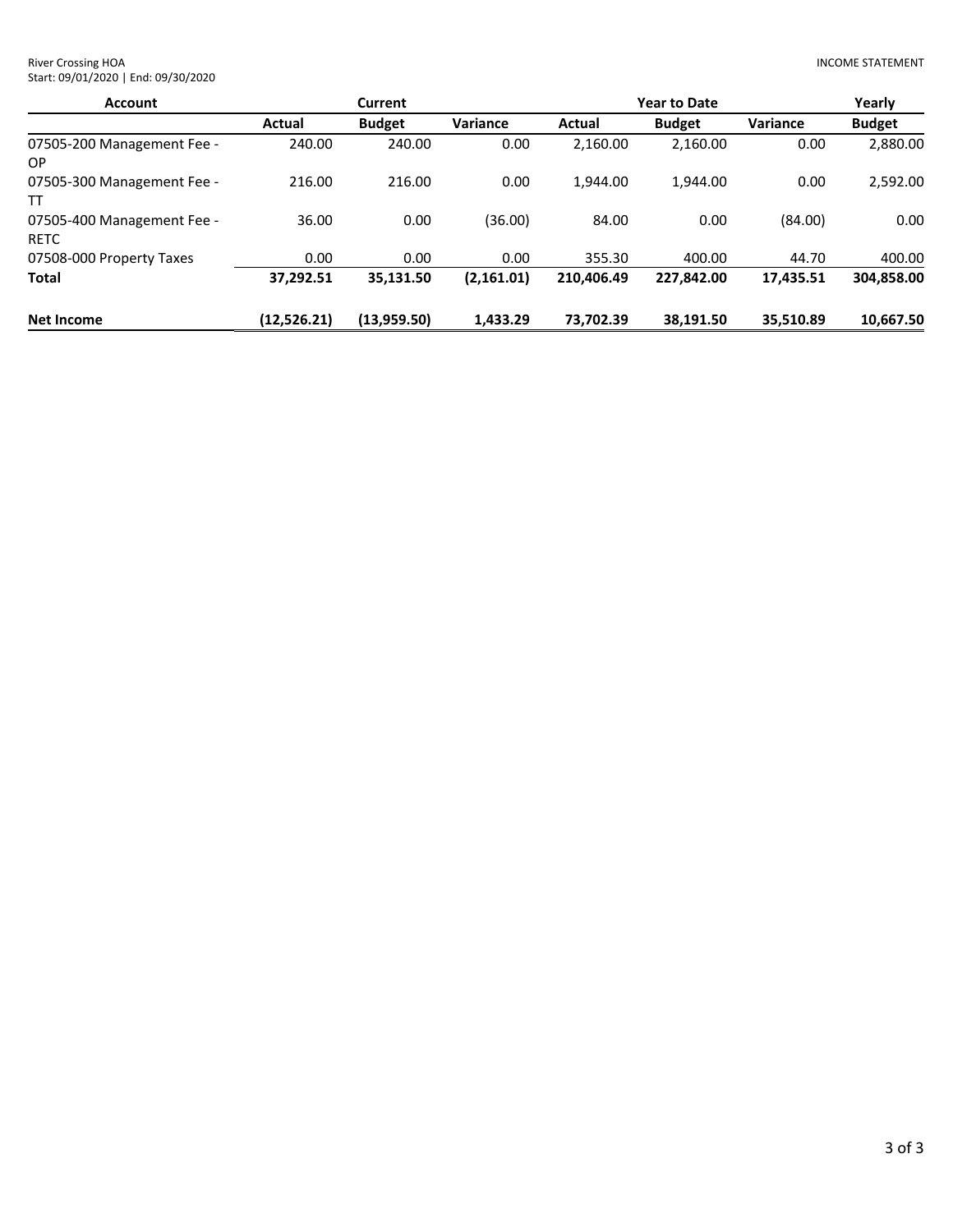# INCOME STATEMENT

Main

#### Start: 09/01/2020 | End: 09/30/2020

**Income**

| <b>Account</b>            |           | <b>Current</b> |          |            | <b>Year to Date</b> |                 |               |
|---------------------------|-----------|----------------|----------|------------|---------------------|-----------------|---------------|
|                           | Actual    | <b>Budget</b>  | Variance | Actual     | <b>Budget</b>       | <b>Variance</b> | <b>Budget</b> |
| 05010-000 Dues            | 10,596.64 | 10,725.00      | (128.36) | 173,260.39 | 169,162.50          | 4.097.89        | 185,737.50    |
| 05012-000 Dues - Builder  | 1,125.00  | 225.00         | 900.00   | 9,225.00   | 6,750.00            | 2,475.00        | 9,450.00      |
| 05014-000 Transfer Fee    | (400.00)  | 0.00           | (400.00) | 100.00     | 0.00                | 100.00          | 0.00          |
| 05020-000 Late Charges    | 50.00     | 800.00         | (750.00) | 1,490.67   | 3,250.00            | (1,759.33)      | 4,650.00      |
| 05021-000 Late Interest   | 3.76      | 60.00          | (56.24)  | 115.17     | 290.00              | (174.83)        | 380.00        |
| 05025-000 NSF Income      | 9.00      | 0.00           | 9.00     | 9.00       | 0.00                | 9.00            | 0.00          |
| 05026-000 Fine Income     | 0.00      | 0.00           | 0.00     | 100.00     | 0.00                | 100.00          | 0.00          |
| 05032-000 Lien Income     | 0.00      | 0.00           | 0.00     | 50.00      | 0.00                | 50.00           | 0.00          |
| 05045-000 Initiation Fees | 250.00    | 0.00           | 250.00   | 400.00     | 0.00                | 400.00          | 0.00          |
| 05050-000 Interest Income | 1.64      | 0.00           | 1.64     | 7.50       | 0.00                | 7.50            | 0.00          |
| 05100-000 Misc. Income    | 0.00      | 0.00           | 0.00     | 20.00      | 0.00                | 20.00           | 0.00          |
| Total                     | 11,636.04 | 11,810.00      | (173.96) | 184,777.73 | 179,452.50          | 5,325.23        | 200,217.50    |
|                           |           |                | Evannen  |            |                     |                 |               |

**Expense**

| <b>Account</b>                |               | <b>Current</b> |            |               | <b>Year to Date</b> |            | Yearly        |
|-------------------------------|---------------|----------------|------------|---------------|---------------------|------------|---------------|
|                               | <b>Actual</b> | <b>Budget</b>  | Variance   | <b>Actual</b> | <b>Budget</b>       | Variance   | <b>Budget</b> |
| 06120-000 Community Events    | 0.00          | 0.00           | 0.00       | 0.00          | 6,500.00            | 6,500.00   | 6,500.00      |
| 06135-000 Board & Annual      | 41.93         | 0.00           | (41.93)    | 41.93         | 90.00               | 48.07      | 100.00        |
| Meetings                      |               |                |            |               |                     |            |               |
| 06305-000 Accounting          | 0.00          | 0.00           | 0.00       | 195.00        | 195.00              | 0.00       | 195.00        |
| 06306-000 Legal               | 0.00          | 0.00           | 0.00       | 0.00          | 250.00              | 250.00     | 250.00        |
| 06310-000 Insurance Expense   | 0.00          | 0.00           | 0.00       | 0.00          | 0.00                | 0.00       | 1,220.00      |
| 06330-000 Bank Charges        | 0.00          | 0.00           | 0.00       | 26.12         | 20.00               | (6.12)     | 40.00         |
| 06415-000 Electricity & Gas   | 2,370.44      | 2,500.00       | 129.56     | 21,943.29     | 22,500.00           | 556.71     | 30,000.00     |
| 06420-000 Water               | 1,833.96      | 1,500.00       | (333.96)   | 6,190.87      | 4,500.00            | (1,690.87) | 7,400.00      |
| 06615-000 Snow Removal        | 0.00          | 0.00           | 0.00       | 5,052.96      | 10,000.00           | 4,947.04   | 10,000.00     |
| 06626-000 Postage             | 151.25        | 50.00          | (101.25)   | 2,995.87      | 3,525.00            | 529.13     | 3,740.00      |
| 06630-000 Repairs and Maint   | 200.10        | 175.00         | (25.10)    | 1,795.04      | 1,575.00            | (220.04)   | 2,100.00      |
| 06635-000 Special Projects    | 0.00          | 0.00           | 0.00       | 1,500.00      | 0.00                | (1,500.00) | 0.00          |
| 06810-000 Commons Mowing      | 10,891.40     | 8,800.00       | (2,091.40) | 41,930.46     | 38,400.00           | (3,530.46) | 58,200.00     |
| 06820-000 Commons Fertilizing | 2,569.22      | 2,610.00       | 40.78      | 7,707.66      | 7,830.00            | 122.34     | 7,830.00      |
| 06830-000 Commons Turf Spray  | 1,600.83      | 3,610.00       | 2,009.17   | 4,558.98      | 7,160.00            | 2,601.02   | 7,710.00      |
| 06843-000 Tree Program        | 0.00          | 0.00           | 0.00       | 9,524.67      | 8,000.00            | (1,524.67) | 8,000.00      |
| 06850-000 Flowers             | 0.00          | 0.00           | 0.00       | 409.73        | 450.00              | 40.27      | 650.00        |
| 06860-000 Sprinkler Turn      | 0.00          | 0.00           | 0.00       | 1,692.31      | 2,000.00            | 307.69     | 4,500.00      |
| On/Off                        |               |                |            |               |                     |            |               |
| 06880-000 Landscape Labor     | 1,745.25      | 1,300.00       | (445.25)   | 6,470.06      | 7,300.00            | 829.94     | 8,550.00      |
| 06890-000 Misc. Landscape     | 258.36        | 200.00         | (58.36)    | 2,057.11      | 2,600.00            | 542.89     | 5,500.00      |
| 06891-000 Swale Maintenance   | 0.00          | 0.00           | 0.00       | 0.00          | 150.00              | 150.00     | 300.00        |
| 06900-000 Web Fees            | 0.00          | 55.00          | 55.00      | 0.00          | 55.00               | 55.00      | 75.00         |
| 07505-000 Management Fee      | 3,016.25      | 3,000.50       | (15.75)    | 26,481.25     | 26,464.00           | (17.25)    | 35,551.00     |
| 07508-000 Property Taxes      | 0.00          | 0.00           | 0.00       | 355.30        | 400.00              | 44.70      | 400.00        |
| <b>Total</b>                  | 24,678.99     | 23,800.50      | (878.49)   | 140,928.61    | 149,964.00          | 9,035.39   | 198,811.00    |
| <b>Net Income</b>             | (13,042.95)   | (11,990.50)    | (1,052.45) | 43,849.12     | 29,488.50           | 14,360.62  | 1,406.50      |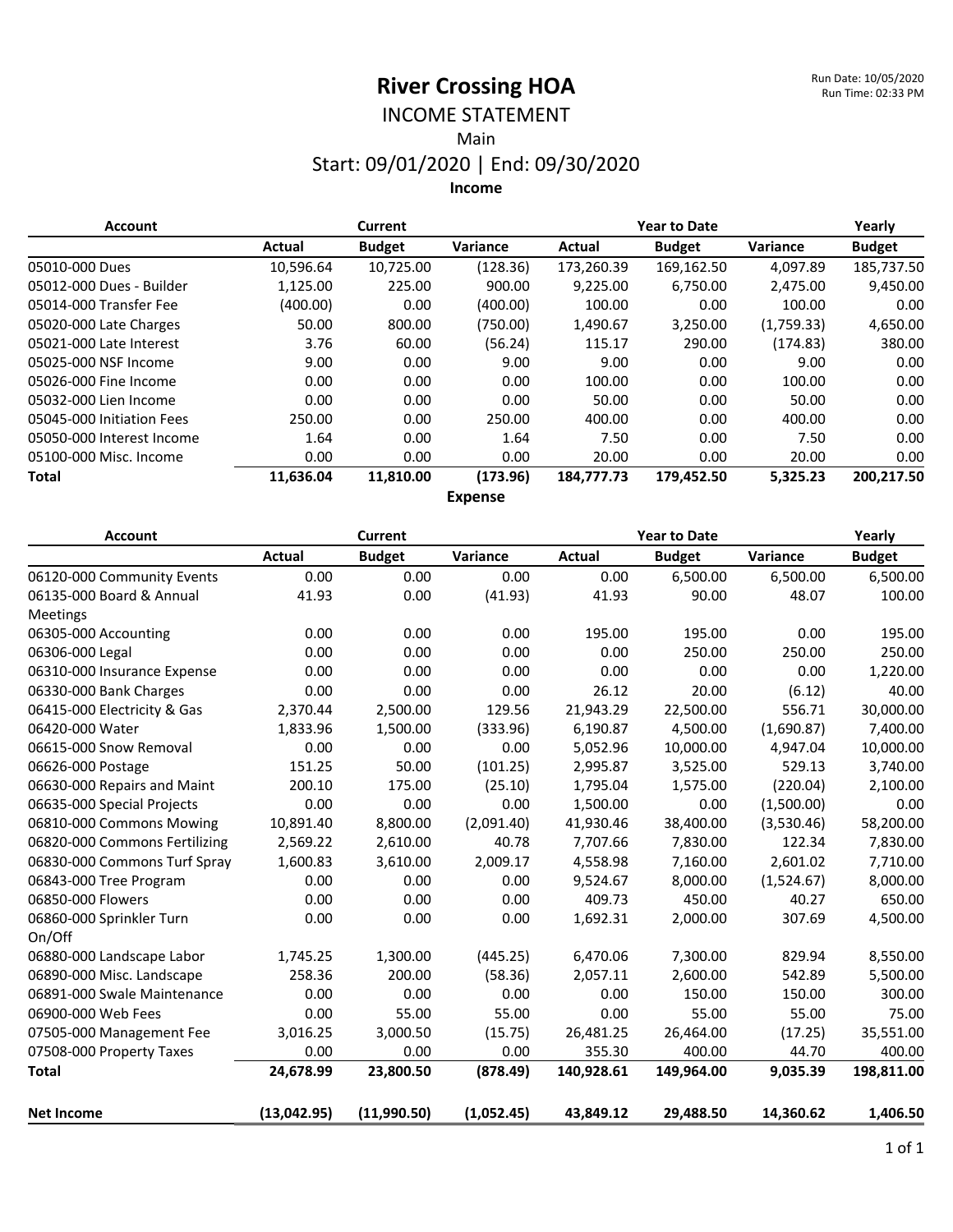#### INCOME STATEMENT Orchard Place Start: 09/01/2020 | End: 09/30/2020 **Income**

**Account Current Year to Date Yearly Actual Budget Variance Actual Budget Variance Budget** 05010-200 Dues -OP 3,044.50 2,850.00 194.50 27,411.54 25,650.00 1,761.54 34,200.00 **Total 3,044.50 2,850.00 194.50 27,411.54 25,650.00 1,761.54 34,200.00 Expense**

#### **Account Current Year to Date Yearly Actual Budget Variance Actual Budget Variance Budget** 06615-200 Snow Removal - OP 0.00 0.00 0.00 0.00 6,664.68 4,500.00 (2,164.68) 4,500.00 06812-200 Homes Mowing - OP 2,695.30 2,705.00 9.70 10,242.14 11,902.00 1,659.86 15,870.00 06822-200 Homes Fertilizing - OP 555.39 550.00 (5.39) 1,666.17 1,650.00 (16.17) 1,650.00 06832-200 Homes Turf Spraying - OP 0.00 0.00 0.00 392.04 364.00 (28.04) 964.00 06843-200 Tree Program - OP 0.00 0.00 0.00 874.74 848.00 (26.74) 848.00 06860-200 Sprinkler Turn On/Off-OP 0.00 0.00 0.00 294.03 292.00 (2.03) 1,030.00 06880-200 Landscape Labor - OP 228.68 275.00 46.32 857.56 1,125.00 267.44 1,525.00 06890-200 Misc. Landscape - OP 1,200.62 0.00 (1,200.62) 2,744.28 2,750.00 5.72 5,046.00 07505-200 Management Fee - OP 240.00 240.00 0.00 2,160.00 2,160.00 0.00 2,880.00 **Total 4,919.99 3,770.00 (1,149.99) 25,895.64 25,591.00 (304.64) 34,313.00 Net Income (1,875.49) (920.00) (955.49) 1,515.90 59.00 1,456.90 (113.00)**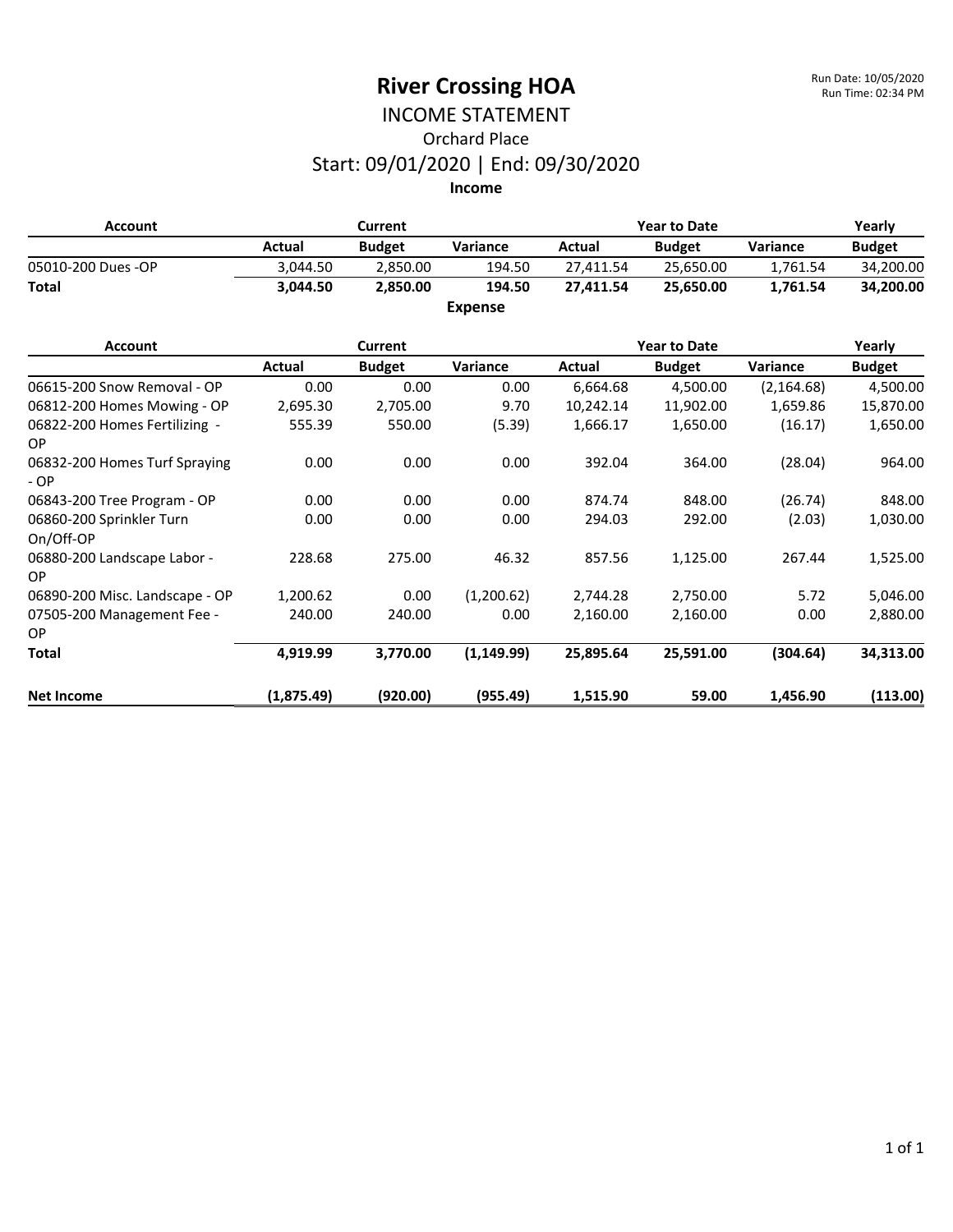### INCOME STATEMENT Sahale

#### Start: 09/01/2020 | End: 09/30/2020

| <b>Account</b>                             |               | <b>Current</b> |                |               | <b>Year to Date</b> |           | Yearly        |
|--------------------------------------------|---------------|----------------|----------------|---------------|---------------------|-----------|---------------|
|                                            | <b>Actual</b> | <b>Budget</b>  | Variance       | <b>Actual</b> | <b>Budget</b>       | Variance  | <b>Budget</b> |
| 05010-100 Dues - ST                        | 4,815.99      | 4,707.50       | 108.49         | 44,848.76     | 41,167.50           | 3,681.26  | 55,290.00     |
| 05012-100 Dues - Builder -ST               | 0.00          | 0.00           | 0.00           | 2,100.00      | 2,100.00            | 0.00      | 2,100.00      |
| <b>Total</b>                               | 4,815.99      | 4,707.50       | 108.49         | 46.948.76     | 43,267.50           | 3,681.26  | 57,390.00     |
|                                            |               |                | <b>Expense</b> |               |                     |           |               |
| <b>Account</b>                             |               | Current        |                |               | <b>Year to Date</b> |           | Yearly        |
|                                            | <b>Actual</b> | <b>Budget</b>  | Variance       | <b>Actual</b> | <b>Budget</b>       | Variance  | <b>Budget</b> |
| 06415-100 Electricity & Gas - ST           | 181.76        | 185.00         | 3.24           | 1,634.96      | 1,665.00            | 30.04     | 2,220.00      |
| 06420-100 Water - ST                       | 502.18        | 550.00         | 47.82          | 1,702.57      | 2,110.00            | 407.43    | 3,090.00      |
| 06615-100 Snow Removal - ST                | 0.00          | 0.00           | 0.00           | 5,363.34      | 7,500.00            | 2,136.66  | 7,500.00      |
| 06630-100 Repairs and Maint -<br><b>ST</b> | 0.00          | 25.00          | 25.00          | 54.45         | 200.00              | 145.55    | 250.00        |
| 06810-100 Commons Mowing -<br><b>ST</b>    | 1,772.35      | 1,968.00       | 195.65         | 6,734.93      | 10,332.00           | 3,597.07  | 14,276.00     |
| 06820-100 Commons Fertilizing<br>$-ST$     | 440.23        | 500.00         | 59.77          | 1,320.69      | 1,360.00            | 39.31     | 1,360.00      |
| 06830-100 Commons Turf Spray<br>-ST        | 0.00          | 700.00         | 700.00         | 380.19        | 1,120.00            | 739.81    | 1,220.00      |
| 06843-100 Tree Program - ST                | 0.00          | 0.00           | 0.00           | 1,491.39      | 1,700.00            | 208.61    | 1,700.00      |
| 06860-100 Sprinkler Turn<br>On/Off-ST      | 0.00          | 0.00           | 0.00           | 553.21        | 500.00              | (53.21)   | 1,500.00      |
| 06880-100 Landscape Labor - ST             | 426.44        | 400.00         | (26.44)        | 1,728.75      | 2,000.00            | 271.25    | 2,550.00      |
| 06890-100 Misc. Landscape - ST             | 618.28        | 100.00         | (518.28)       | 1,484.58      | 2,500.00            | 1,015.42  | 8,000.00      |
| 06891-100 Swale Maintenance -<br><b>ST</b> | 0.00          | 0.00           | 0.00           | 0.00          | 0.00                | 0.00      | 55.00         |
| 07505-100 Management Fee -<br><b>ST</b>    | 708.00        | 708.00         | 0.00           | 6,120.00      | 6,108.00            | (12.00)   | 8,232.00      |
| <b>Total</b>                               | 4,649.24      | 5,136.00       | 486.76         | 28,569.06     | 37,095.00           | 8,525.94  | 51,953.00     |
| <b>Net Income</b>                          | 166.75        | (428.50)       | 595.25         | 18,379.70     | 6,172.50            | 12,207.20 | 5,437.00      |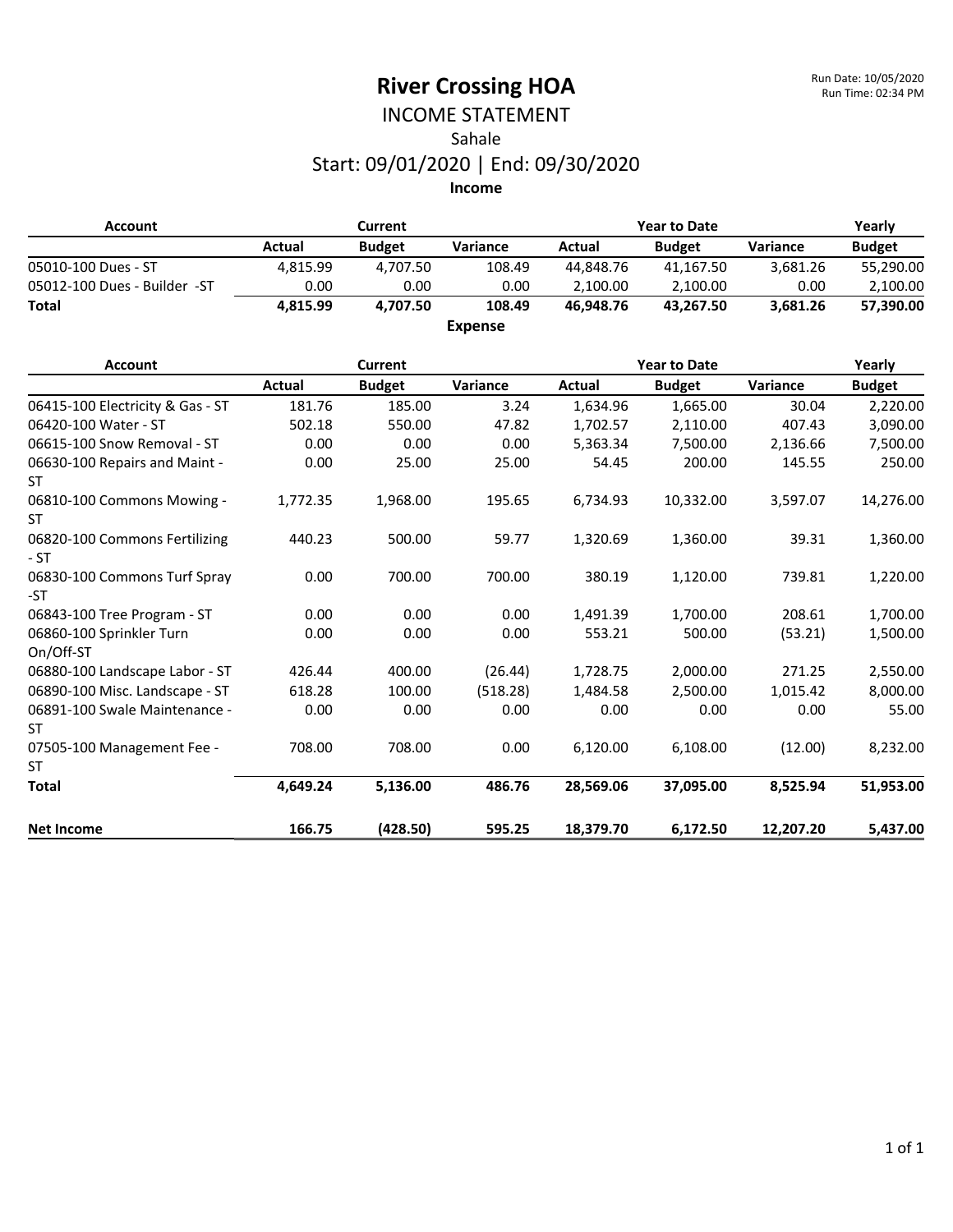#### INCOME STATEMENT Trailhead Townhomes

#### Start: 09/01/2020 | End: 09/30/2020

| <b>Account</b>      |          | <b>Current</b> |                | <b>Year to Date</b> | Yearly            |          |               |
|---------------------|----------|----------------|----------------|---------------------|-------------------|----------|---------------|
|                     | Actual   | <b>Budget</b>  | Variance       | Actual              | <b>Budget</b>     | Variance | <b>Budget</b> |
| 05010-300 Dues - TT | 1.767.00 | 1,800.00       | (33.00)        | 16,411.00           | 16,200.00         | 211.00   | 21,600.00     |
| <b>Total</b>        | 1,767.00 | 1,800.00       | (33.00)        | 16,411.00           | 16,200.00         | 211.00   | 21,600.00     |
|                     |          |                | <b>Expense</b> |                     |                   |          |               |
| $A = 1, 2, 3, 4$    |          |                |                |                     | $M = 0.42$ Police |          | $M = -1$      |

| <b>Account</b>                        |          | Current       |          |           | <b>Year to Date</b> |          | Yearly        |
|---------------------------------------|----------|---------------|----------|-----------|---------------------|----------|---------------|
|                                       | Actual   | <b>Budget</b> | Variance | Actual    | <b>Budget</b>       | Variance | <b>Budget</b> |
| 06415-300 Electricity & Gas - TT      | 42.03    | 46.00         | 3.97     | 371.63    | 414.00              | 42.37    | 552.00        |
| 06420-300 Water - TT                  | 85.78    | 200.00        | 114.22   | 369.76    | 550.00              | 180.24   | 800.00        |
| 06615-300 Snow Removal - TT           | 0.00     | 0.00          | 0.00     | 2,286.90  | 3,000.00            | 713.10   | 3,000.00      |
| 06810-300 Commons Mowing -<br>TT      | 1,132.55 | 1,135.00      | 2.45     | 4,541.00  | 4,994.00            | 453.00   | 6,810.00      |
| 06820-300 Commons Fertilizing<br>- TT | 228.69   | 229.00        | 0.31     | 457.38    | 687.00              | 229.62   | 687.00        |
| 06830-300 Commons Turf<br>Spray-TT    | 0.00     | 230.00        | 230.00   | 343.04    | 345.00              | 1.96     | 345.00        |
| 06843-300 Tree Program - TT           | 0.00     | 0.00          | 0.00     | 799.05    | 630.00              | (169.05) | 630.00        |
| 06860-300 Sprinkler Turn<br>On/Off-TT | 0.00     | 0.00          | 0.00     | 323.98    | 325.00              | 1.02     | 627.00        |
| 06880-300 Landscape Labor - TT        | 391.18   | 300.00        | (91.18)  | 1,223.99  | 950.00              | (273.99) | 1,325.00      |
| 06890-300 Misc. Landscape - TT        | 285.86   | 69.00         | (216.86) | 640.33    | 1,353.00            | 712.67   | 2,413.00      |
| 07505-300 Management Fee -            | 216.00   | 216.00        | 0.00     | 1,944.00  | 1,944.00            | 0.00     | 2,592.00      |
| TT                                    |          |               |          |           |                     |          |               |
| <b>Total</b>                          | 2,382.09 | 2,425.00      | 42.91    | 13,301.06 | 15,192.00           | 1,890.94 | 19,781.00     |
| <b>Net Income</b>                     | (615.09) | (625.00)      | 9.91     | 3,109.94  | 1,008.00            | 2,101.94 | 1,819.00      |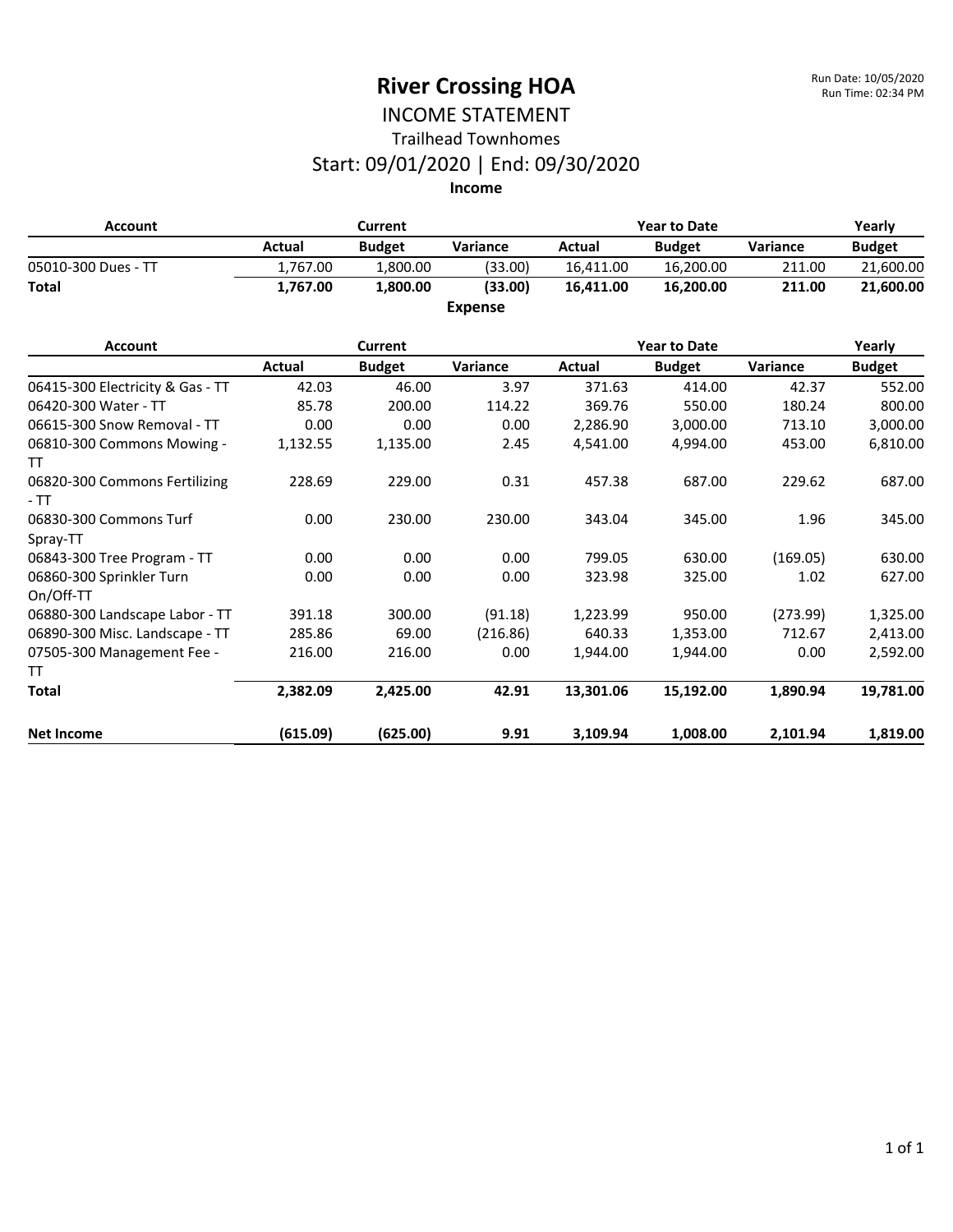#### INCOME STATEMENT East Townhome Cottages

# Start: 09/01/2020 | End: 09/30/2020

| <b>Account</b>                            |          | <b>Current</b> |                |          | <b>Year to Date</b> |            | Yearly        |
|-------------------------------------------|----------|----------------|----------------|----------|---------------------|------------|---------------|
|                                           | Actual   | <b>Budget</b>  | Variance       | Actual   | <b>Budget</b>       | Variance   | <b>Budget</b> |
| 05010-400 Dues - RETC                     | 2,600.00 | 0.00           | 2,600.00       | 4,250.00 | 0.00                | 4,250.00   | 0.00          |
| 05012-400 Dues - Builder - RETC           | 900.00   | 0.00           | 900.00         | 2,700.00 | 0.00                | 2,700.00   | 0.00          |
| Total                                     | 3,500.00 | 0.00           | 3,500.00       | 6,950.00 | 0.00                | 6,950.00   | 0.00          |
|                                           |          |                | <b>Expense</b> |          |                     |            |               |
| <b>Account</b>                            |          | <b>Current</b> |                |          | <b>Year to Date</b> |            | Yearly        |
|                                           | Actual   | <b>Budget</b>  | Variance       | Actual   | <b>Budget</b>       | Variance   | <b>Budget</b> |
| 06810-400 Homes Mowing -<br><b>RETC</b>   | 626.20   | 0.00           | (626.20)       | 1,628.12 | 0.00                | (1,628.12) | 0.00          |
| 07505-400 Management Fee -<br><b>RETC</b> | 36.00    | 0.00           | (36.00)        | 84.00    | 0.00                | (84.00)    | 0.00          |
| Total                                     | 662.20   | 0.00           | (662.20)       | 1,712.12 | 0.00                | (1,712.12) | 0.00          |
| <b>Net Income</b>                         | 2,837.80 | 0.00           | 2,837.80       | 5,237.88 | 0.00                | 5,237.88   | 0.00          |